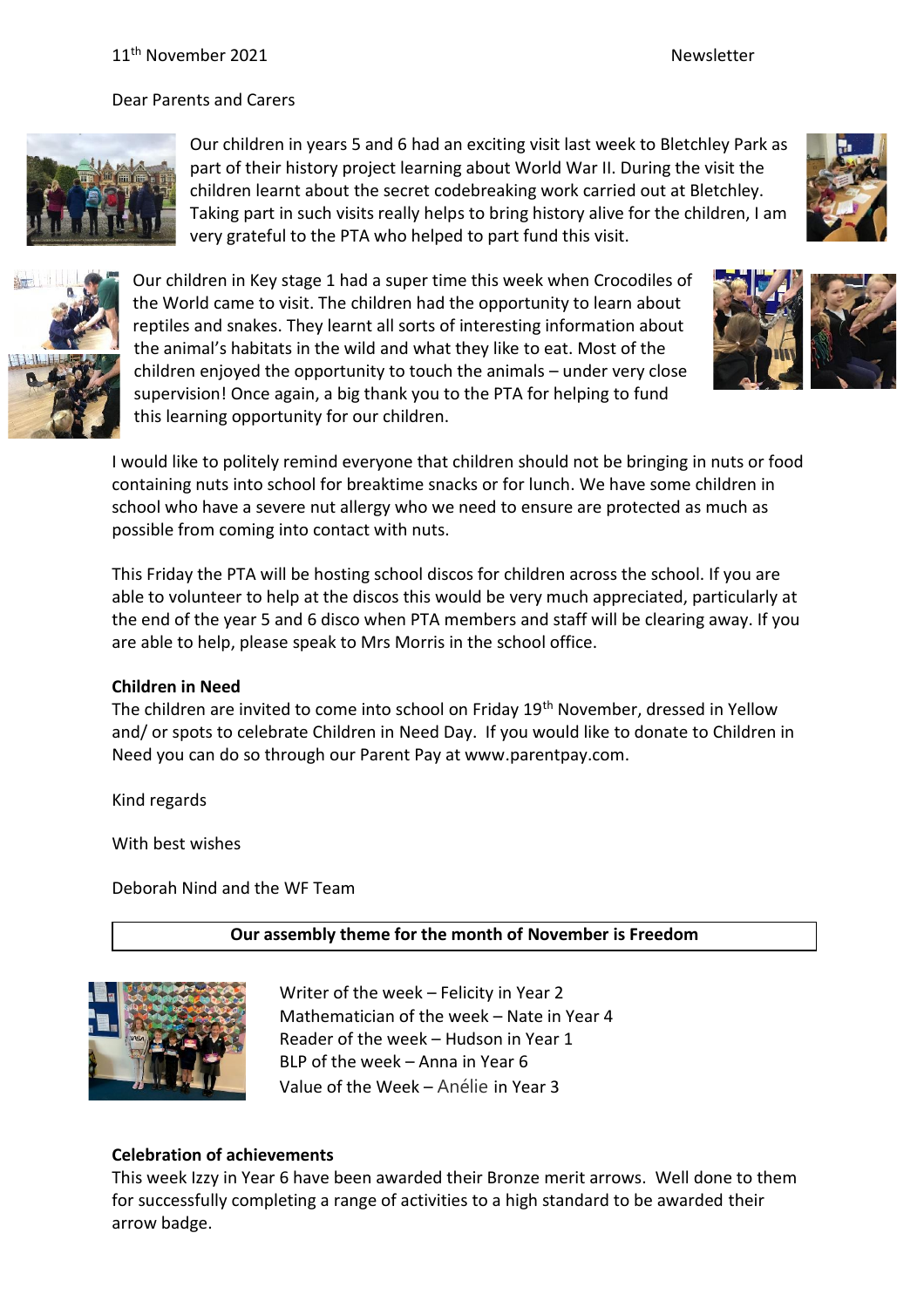Congratulations to the following children who have reached their 75 nights of reading at home: Riley in Owls.

Congratulations to the following children who have reached their 50 nights of reading at home: Elliott, Maya, Luka & Ella in Kingfishers. Osian & Nikodem in Nightingales. Pedro, Jamie, Everest, Ruby, Oscar & Laura in Swallows. Ava & Kieran in Kestrels. Zeko in Owls. Enid, Ethan R & Ruby in Red Kites. Emily, Theo, Olivia P, Zach, Elise & Georgia in Sky Larks. Congratulations to the following children who have reached their 25 nights of reading at home: Tobias in Nightingales. Hudson in Swallows. Jack in Red Kites. Leah-Kate & Ben in Sky Larks.

## **Attendance**

School starts at 8.45am, can you please make sure your child is in class by 8.45am, please see below the chart of days lost if children are late.



#### **EVERY SCHOOL DAY COUNTS!**

There are only 190 statutory school days in one year and 175 days (weekends and school holidays) available to use for holidays. Parents should avoid taking their children out of school during term time in order to go on holiday.

| <b>Class</b>      | Attendance for 02.11.21 - 05.11.21 |
|-------------------|------------------------------------|
| Eagles            | 93.94%                             |
| Kestrel           | 94.58%                             |
| Kingfishers       | 96.88%                             |
| Nightingales      | 99.04%                             |
| Owls              | 99.58%                             |
| Peregrine Falcons | 95.83%                             |
| <b>Red Kites</b>  | 99.10%                             |
| Robins            | 92%                                |
| Sky Larks         | 99.04%                             |
| <b>Swallows</b>   | 99.50%                             |
| Wrens             | 91.67%                             |
| Total             | 96.76%                             |

## **Breakfast Club**

Breakfast club runs every day from 07:30 – 08:45 in the Howard Hillsdon building (old playgroup). The children enjoy a range of breakfast cereals, fruit juices, yoghurts and toast, followed by the opportunity to play indoor games. The cost is £5.00 per child. If you would like your children to take part in breakfast club, **please see the staff in the office to book prior to attendance.**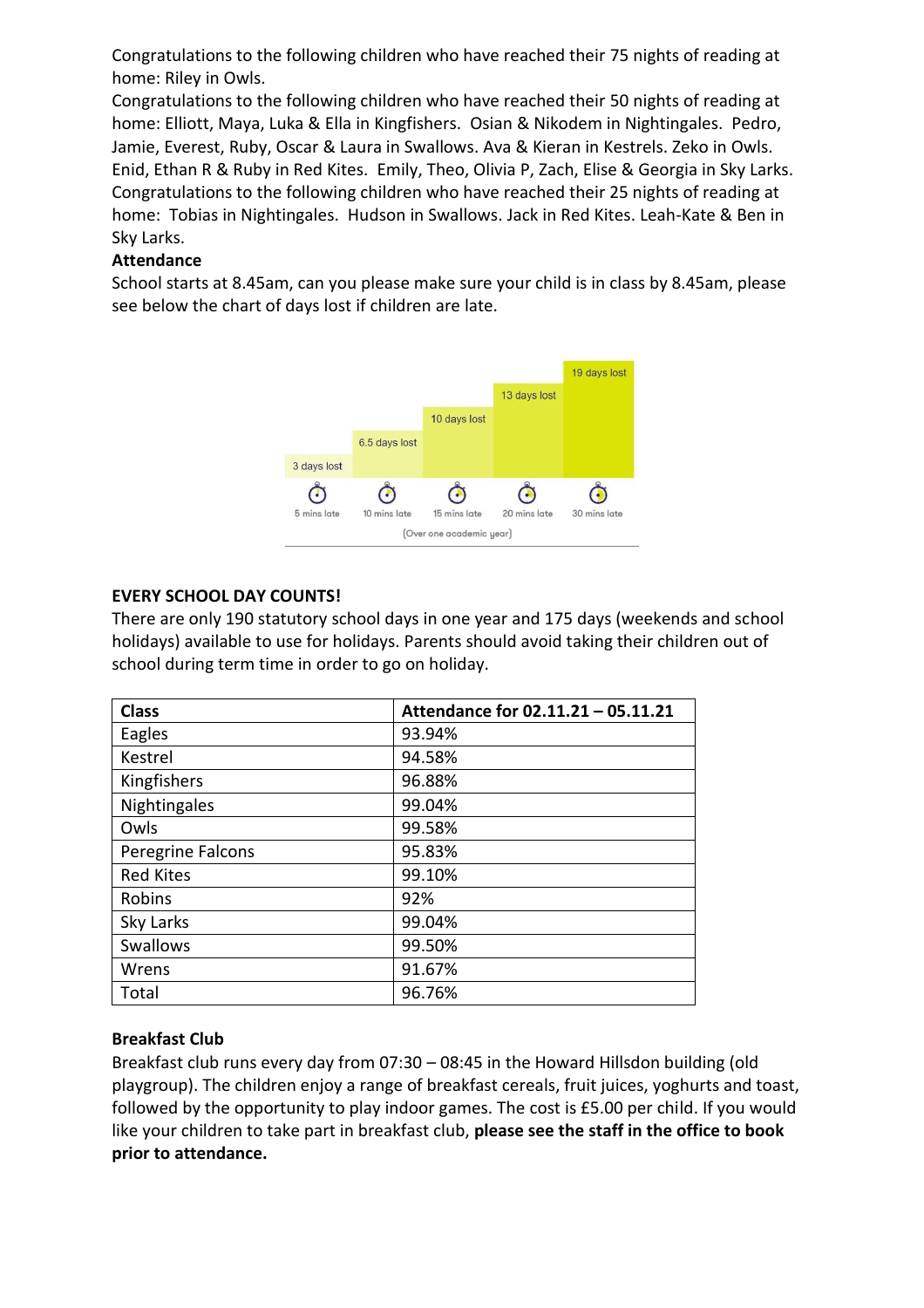# **PTA**

**Autumn Disco**

The Autumn Disco is tomorrow.

Times are as follows -

Years 1 & 2: 3.45pm- 4.45pm

Years 3 & 4: 5.00pm- 6.00pm

Years 5 & 6: 6.15pm - 7.15pm

Tickets are £5 and include entry, hotdog, drink, sweets and a glowstick.

We will be selling tickets in advance in the bottom playground at pick up Monday 8th - Wednesday 10th November.

Please don't hesitate to get in touch if you have any

questions [williamfletcherschoolpta@gmail.com](mailto:williamfletcherschoolpta@gmail.com)



## *'Encourage the child's respect for human rights and the environment' article 29 'Responsible production and consumption' Global Goals 12*

These are the values which the children have been learning about in school and now we have an opportunity to support these values through the PTA uniform exchange.

## **How does it work?**

Reuse and recycle your preloved school uniforms with the school PTA uniform exchange. We all know that children outgrow their uniform so quickly and often it has years of life left in it, so instead of adding more textile waste to the world, pass it on.

- **Donate uniform:** any unused, outgrown uniform items, clothes and shoes accepted
- **Exchange uniform**: swap your outgrown uniform for new bigger sizes
- **Purchase uniform:** For a small donation, get new pieces to mix and match with what you already have

The uniform exchange is not for profit, there is a suggested donation of 50p per item and we encourage you to exchange what you already have. Any profit goes to the PTA who feed that money straight back into the school. Any uniform which is too worn out for reuse will be donated to Sobell House Kidlington for rags so nothing goes to waste.

## **Where to donate uniform?**

You can now drop off any donations of school uniform in the school office in the uniform exchange bin.

## **Winter viruses information from Oxfordshire County Council**

This winter, compared to last, there is a higher risk of catching a winter virus because people are getting more exposure to common viral infections.

COVID-19, flu, norovirus and respiratory syncytial virus (RSV) could all be in circulation at the same time in Oxfordshire.

For the majority of children, these illnesses will not be serious, and they will soon recover, but it's important we do all we can to minimise the chance of them spreading.

Vaccinations are an important part of reducing that risk – so please do ensure you and your families get the vaccines you are offered – but there is a lot more we can do at home, work and school.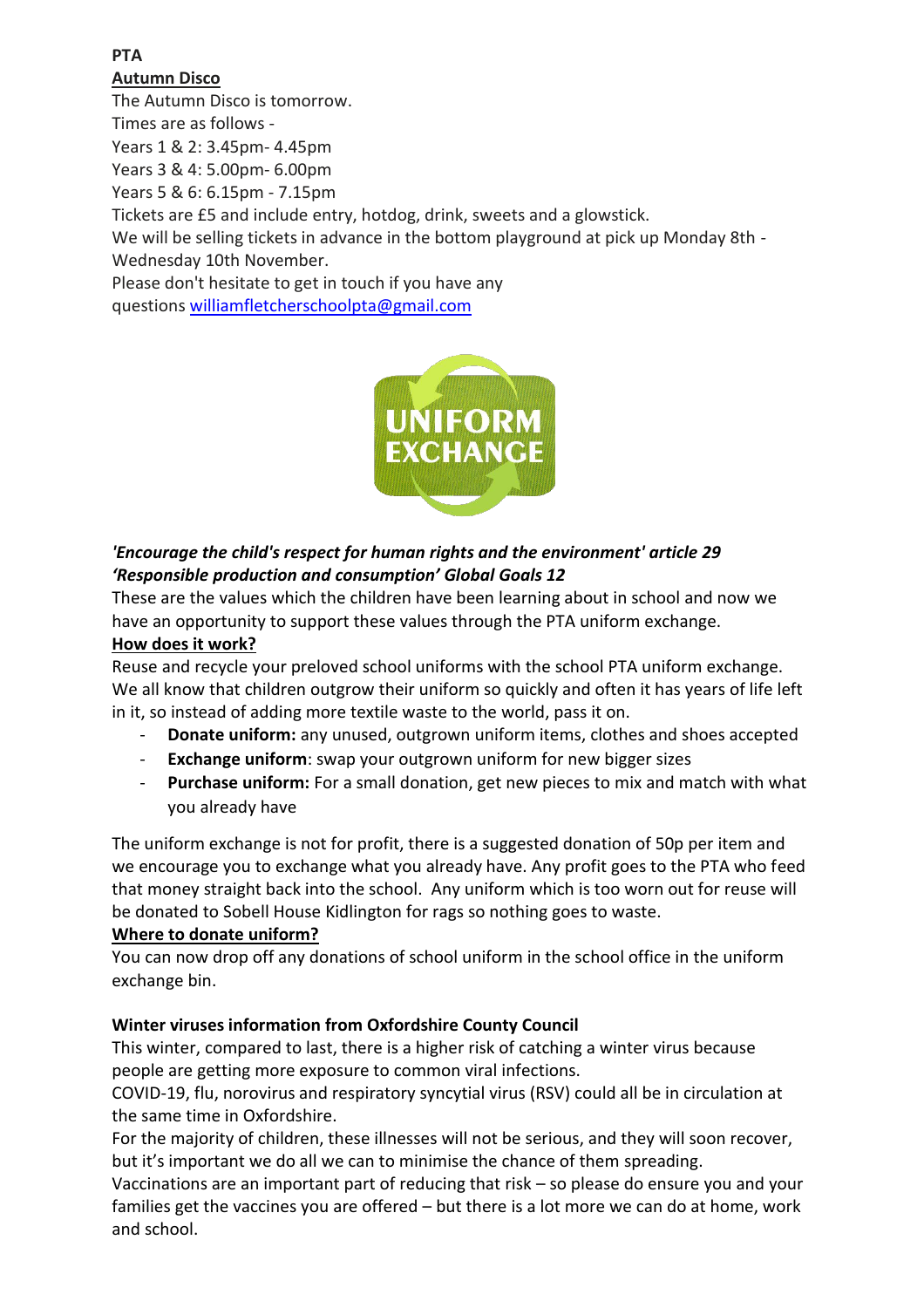· If your child has any symptoms of COVID-19 – a temperature, a persistent cough or a loss of taste or smell, book them a PCR test. This can be done at gov.uk/get-coronavirus-test. · If you don't have symptoms or you just feel more generally unwell, you should regularly test for COVID-19 using an LFD test. These can be collected at pharmacies, ordered online, or you can get them through secondary schools.

· If your child is unwell – for example has an upset tummy, is nauseous, has a temperature, a bad cough or is sneezing a lot – keep them at home and follow the relevant guidance.

· Ensure you encourage your family to keep washing and drying their hands. Almost 80% of illness-causing germs are transmitted by the hands. Drying them can remove 99% of those germs so it's important to do both.

· Throw away used tissues and keep surfaces wiped down. They can harbour germs and so increase the risk of the viruses spreading.

· If you know someone is not well, then try to stay away from them. It's obvious, but the closer you are, the more likely you are to catch the virus they have.

More information on winter viruses can be found through the links below.

· Oxfordshire Clinical Commissioning Group leaflet about managing your child's health

- · Oxfordshire Clinical Commissioning Group leaflet on bronchiolitis
- · Oxfordshire Clinical Commissioning Group leaflet on fever
- $\cdot$  0 18 NHS website

## **Yarnton Fireworks**

On Saturday 13 November. Gates open at 6pm. Fireworks start at 7.00pm. Little Marsh Playing Field (Behind the Turnpike Pub), Green Lane, Yarnton, OX5 1QE. American Hotdogs, Dinky Donuts, Cakes, Sweets & Refreshments! Tickets can be purchased online [www.tinyurl.com/yarntonfireworks](http://www.tinyurl.com/yarntonfireworks) for £3 each in advance, or £4 on the gate. Under 5's are free.

## **Step 2 Dance Lessons**

A local dance company Step 2 that comes into school has lots of lessons for all range of ages. Please see website below for further details: [Step 2 Dance Oxford Homepage](https://www.step2dance.co.uk/home) — STEP 2 DANCE

## **Yarnton Youth Netball**

Open to boys and girls in years 3, 4, 5 & 6 from William Fletcher School. Training is on Wednesdays at the school, after school until 4pm. Places are limited, and if you are interested in your child taking part please email [yarntonyouthnetball@gmail.com](mailto:yarntonyouthnetball@gmail.com) for more details. This year we will be asking all youngsters involved to become members of England Netball for a small one-off fee, so that we can run the session as part of Yarnton Netball Club.

## **Yarnton Blues FC U9s (September 2021)**

Yarnton Blues Football Club – U9s are looking for players for next season (starting September 2021). If your child will still be aged 8 on August 31st 2021 and would be interested in joining the team, we have spaces available at the moment.

Training sessions take place on Wednesdays at 17:30 at Yarnton Park, off Rutten lane. \*\*Note: Football boots or astros, and shin pads required.

If you would like more information please contact the club secretary James Finnigan via email [\(secretary@yarnton-blues.co.uk\)](mailto:secretary@yarnton-blues.co.uk).

## **Forthcoming Dates**